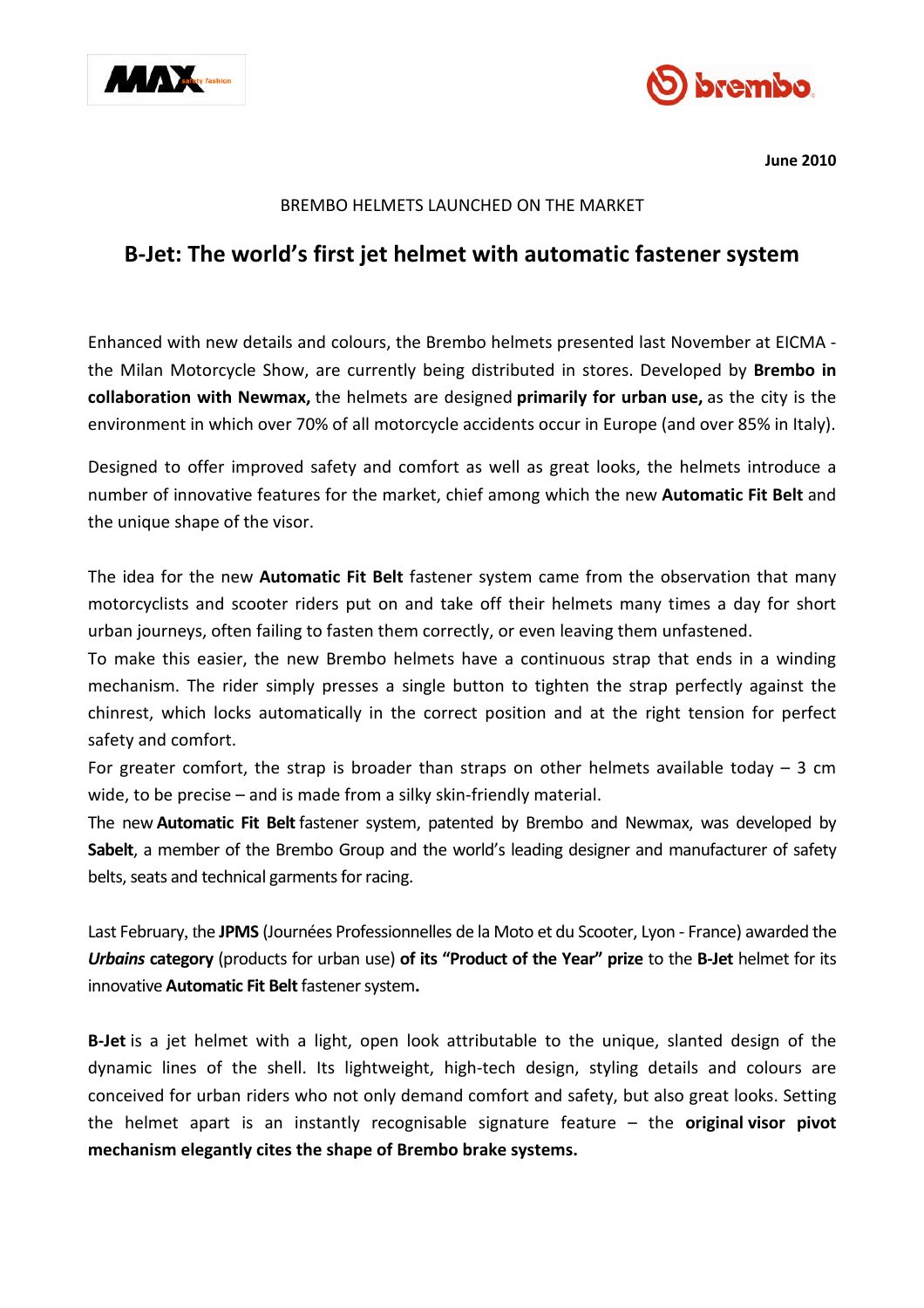



All Brembo helmets are equipped with **reflectors** at the back to enhance night-time visibility and safety.

Even though it has just arrived on the market, the B-Jet Brembo helmet already offers a brand new feature**:** an optional pocket designed by Newmax (replacing the standard ear guard) for carrying the **IDI Phone** *(Bluetooth Integrated System).*

The IDI Phone is a wireless communication device **allowing simple and immediate use of a mobile phone or another Bluetooth device, such as an MP3 player or satellite navigation system,** even while riding.

The IDI Phone is internationally patented by Newmax.

## **Helmet weight:** 1.150 Kg

**Colours:** Matt Titanium with White decals, Gloss White with Silver decals, Metallic Black with gloss Titanium decals, Gloss Red with Titanium decals.

**Sizes**: XS, S, M, L, XL

Visor in 2 mm thick high optical quality polycarbonate with anti-scratch and antifog treatment. Shell in technopolymer.

Removable, washable lining trimmed in hypo-allergenic, antistatic technological fabric. ONU-ECE 22-05 certified homologation issued in Italy.

**Brembo** helmets are produced and distributed by **Newmax S.r.l. -** Tel. (+39) 0142 64800 www.newmax.it

Helmets will be on sale in Italy, France, Spain, Germany, Britain, the Netherlands, Belgium, Austria, Greece, Sweden, Denmark, Romania, the Czech Republic, Slovakia, Slovenia, Hungary, Lithuania, Poland, Cyprus and Japan.

### **Brembo SpA**

Brembo SpA is the world leader and an acknowledged innovator in automotive disc brake technology. Brembo supplies high performance brake systems to major constructors of automobiles, commercial vehicles and motorcycles worldwide, as well as clutches, seats, seat belts and other components specifically for racing applications. Brembo is also a leader in racing and has won more than 200 championships. Today, the company operates in 14 countries across 3 continents, with 35 production plants and commercial branches, and has a workforce of 5,417 employees (31/12/2009), approximately 10% of which are engineers and product specialists working in R&D. Turnover for 2009 was € 825.9 million. Brembo is the owner of the brands Brembo, Breco, Bybre, Marchesini and Sabelt and also operates through the brand AP Racing.

### **Newmax**

An acknowledged leader in the premium helmet market, **Newmax** today represents the state of the art in innovative design.